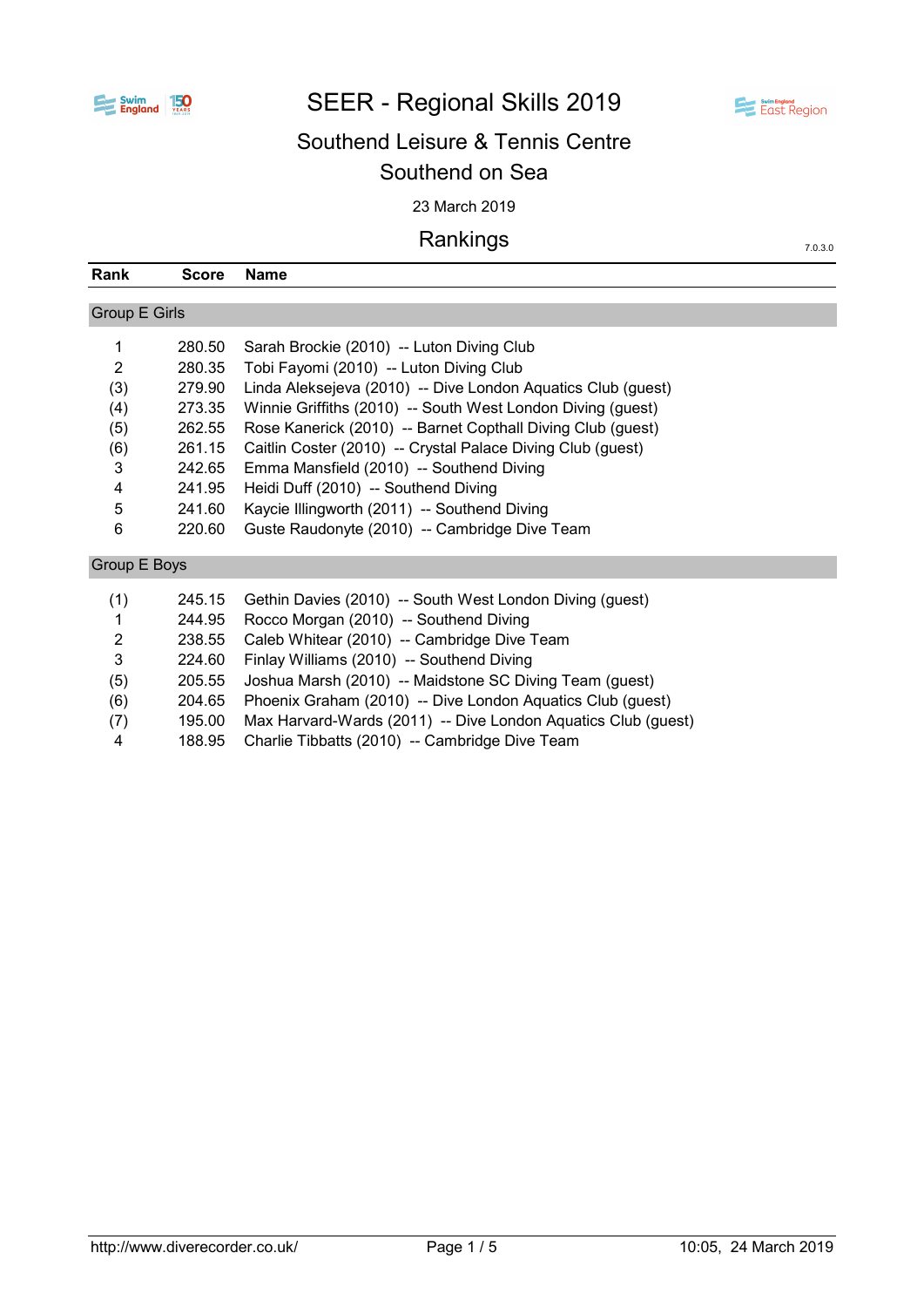| <b>Group C Girls</b> |        |                                                                   |          |
|----------------------|--------|-------------------------------------------------------------------|----------|
| $\mathbf{1}$         | 311.95 | Lucy Parker (2007) -- Luton Diving Club                           |          |
| $\overline{c}$       | 283.55 | Hannah Cundell (2007) -- Luton Diving Club                        |          |
| 3                    | 282.15 | Bronagh Elgin (2007) -- Dacorum Diving Club                       |          |
| 4                    | 280.85 | Luana Bull (2006) -- Southend Diving                              |          |
| 5                    | 273.40 | Katie Foster (2007) -- Beaumont Diving Academy                    |          |
| 6                    | 268.65 | Amelia Neill (2007) -- Southend Diving                            |          |
| (7)                  | 268.40 | Aliyah Hamdani (2006) -- Crystal Palace Diving Club (guest)       |          |
| (8)                  | 266.80 | Quinn Kettler (2006) -- Dive London Aquatics Club (guest)         |          |
| $\overline{7}$       | 265.35 | Isabella Read (2006) -- Southend Diving                           |          |
| 8                    | 263.45 | Lily Elson (2007) -- Southend Diving                              |          |
| (11)                 | 263.40 | Paige Jordan (2006) -- Dive London Aquatics Club (guest)          |          |
| 9                    | 259.95 | Edith Jefferson (2007) -- Southend Diving                         |          |
| 10                   | 259.70 | Honor Creasy (2006) -- Cambridge Dive Team                        |          |
| (14)                 | 259.00 | Emily Jerrim (2006) -- Southampton Diving Academy (guest)         |          |
| (15)                 | 256.95 | Lilly Jones (2006) -- Southampton Diving Academy (guest)          |          |
| (16)                 | 255.90 | Natalia Heinrich (2007) -- Dive London Aquatics Club (guest)      |          |
| (17)                 | 255.75 | Claire Kettler (2006) -- Dive London Aquatics Club (guest)        |          |
| (18)                 | 255.00 | Annabelle Dowman (2006) -- Crystal Palace Diving Club (guest)     |          |
| (19)                 | 254.20 | Yasmin Harvey (2006) -- Maidstone SC Diving Team (guest)          |          |
| (20)                 | 253.75 | Rhiannon Kennard (2007) -- Maidstone SC Diving Team (guest)       |          |
| (21)                 | 252.85 | Anna Smith-Kirchner (2006) -- Crystal Palace Diving Club (guest)  |          |
| 11                   | 252.55 | Rhiannon Monie (2007) -- Cambridge Dive Team                      |          |
| (23)                 | 249.15 | Amy Nightingale (2007) -- Southampton Diving Academy (guest)      |          |
| 12 <sup>°</sup>      | 247.55 | Holly Hartley (2007) -- Southend Diving                           |          |
| (25)                 | 247.15 | Chloe Farbrother (2006) -- Southampton Diving Academy (guest)     |          |
| (26)                 | 246.95 | Katie Proudlove (2006) -- South West London Diving (guest)        |          |
| 13                   | 244.00 | Jessica Grizenkova (2006) -- Beaumont Diving Academy              |          |
| (28)                 | 240.35 | Fiona Pabst (2006) -- South West London Diving (guest)            |          |
| (29)                 | 238.55 | Gabriel Dale (2007) -- Crystal Palace Diving Club (guest)         |          |
| (30)                 | 237.90 | Yasmina Shaukat (2006) -- Barnet Copthall Diving Club (guest)     |          |
| (31)                 | 237.10 | Lottie Webster (2006) -- South West London Diving (guest)         |          |
| 14                   | 235.50 | Daisy Chapman (2007) -- Cambridge Dive Team                       |          |
| (33)                 | 234.35 | Emer Brownleader (2006) -- Barnet Copthall Diving Club (guest)    |          |
| 15                   | 229.40 | Freya Brading-Miles (2007) -- Dacorum Diving Club                 | #1374223 |
| (35)                 | 227.90 | Mae Kelly (2007) -- Crystal Palace Diving Club (guest)            |          |
| 16                   | 226.75 | Astrid Tait (2007) -- Southend Diving                             |          |
| 17                   | 225.00 | Siena Kelly (2006) -- Cambridge Dive Team                         |          |
| (38)                 | 223.00 | Lottie Young (2006) -- Waltham Forest Diving Club (guest)         |          |
| (39)                 | 217.35 | Shannon Makilanda (2006) -- Haringey Aquatics Diving Club (guest) |          |
| (40)                 | 217.25 | Kalina Wilk (2006) -- Crystal Palace Diving Club (guest)          |          |
| (41)                 | 205.55 | Ella Brynes (2007) -- Waltham Forest Diving Club (guest)          |          |
| (42)                 | 203.40 | Tilly Malik (2007) -- Haringey Aquatics Diving Club (guest)       |          |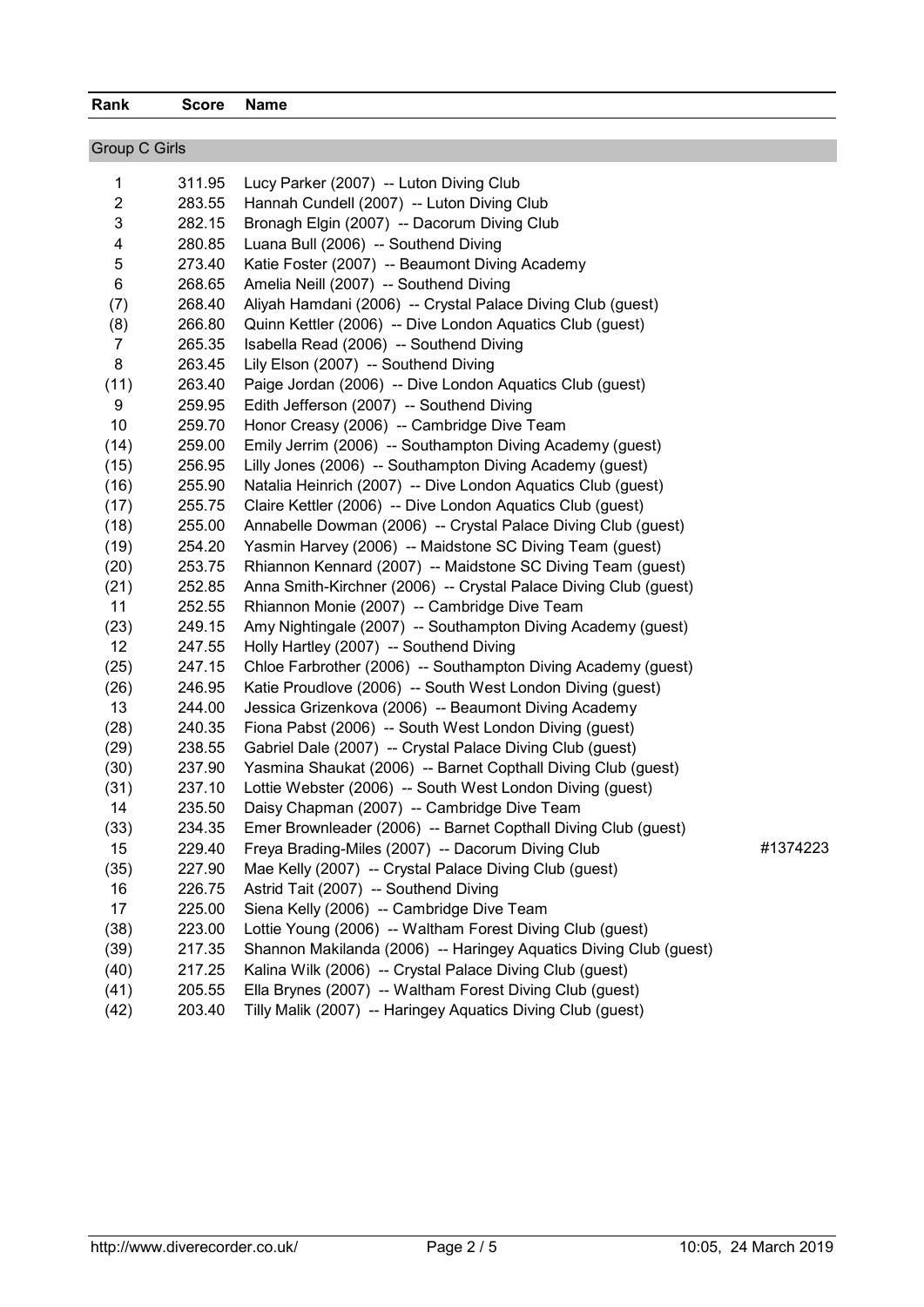### Rank Score Name

| Group C Boys |        |                                                                     |
|--------------|--------|---------------------------------------------------------------------|
| 1            | 294.40 | Matthew Lewis (2007) -- Southend Diving                             |
| 2            | 289.25 | Eddie Roberts (2007) -- Luton Diving Club                           |
| (3)          | 285.50 | Leo Tegg (2006) -- Southampton Diving Academy (guest)               |
| (4)          | 279.60 | Alex Hill (2007) -- Crystal Palace Diving Club (guest)              |
| (5)          | 278.70 | Joe Anderson (2007) -- South West London Diving (guest)             |
| (6)          | 274.25 | Samuel Kempster (2007) -- Crystal Palace Diving Club (guest)        |
| (7)          | 273.30 | Sam Harvey (2006) -- Maidstone SC Diving Team (guest)               |
| (8)          | 264.05 | Harry Gorton (2006) -- Southampton Diving Academy (guest)           |
| 3            | 260.20 | Jack Lister (2007) -- Luton Diving Club                             |
| (10)         | 260.00 | Matthew Sinclair (2007) -- Southampton Diving Academy (guest)       |
| (11)         | 259.40 | Ryan Spiteri (2006) -- Southampton Diving Academy (guest)           |
| (12)         | 253.90 | Tom Halton (2006) -- Haringey Aquatics Diving Club (guest)          |
| 4            | 249.25 | George Kundi (2006) -- Dacorum Diving Club                          |
| (14)         | 246.90 | Finn Heath (2007) -- South West London Diving (guest)               |
| (15)         | 231.90 | Felix Saly (2006) -- Haringey Aquatics Diving Club (guest)          |
| (16)         | 229.45 | Jimmy James (2007) -- Southampton Diving Academy (guest)            |
| (17)         | 213.05 | Valentino Pouria (2007) -- Crystal Palace Diving Club (guest)       |
| (18)         | 196.20 | Daniel Fletcher (2006) -- Maidstone SC Diving Team (guest)          |
| (19)         | 176.90 | Thomas Wasserman (2006) -- Haringey Aquatics Diving Club<br>(guest) |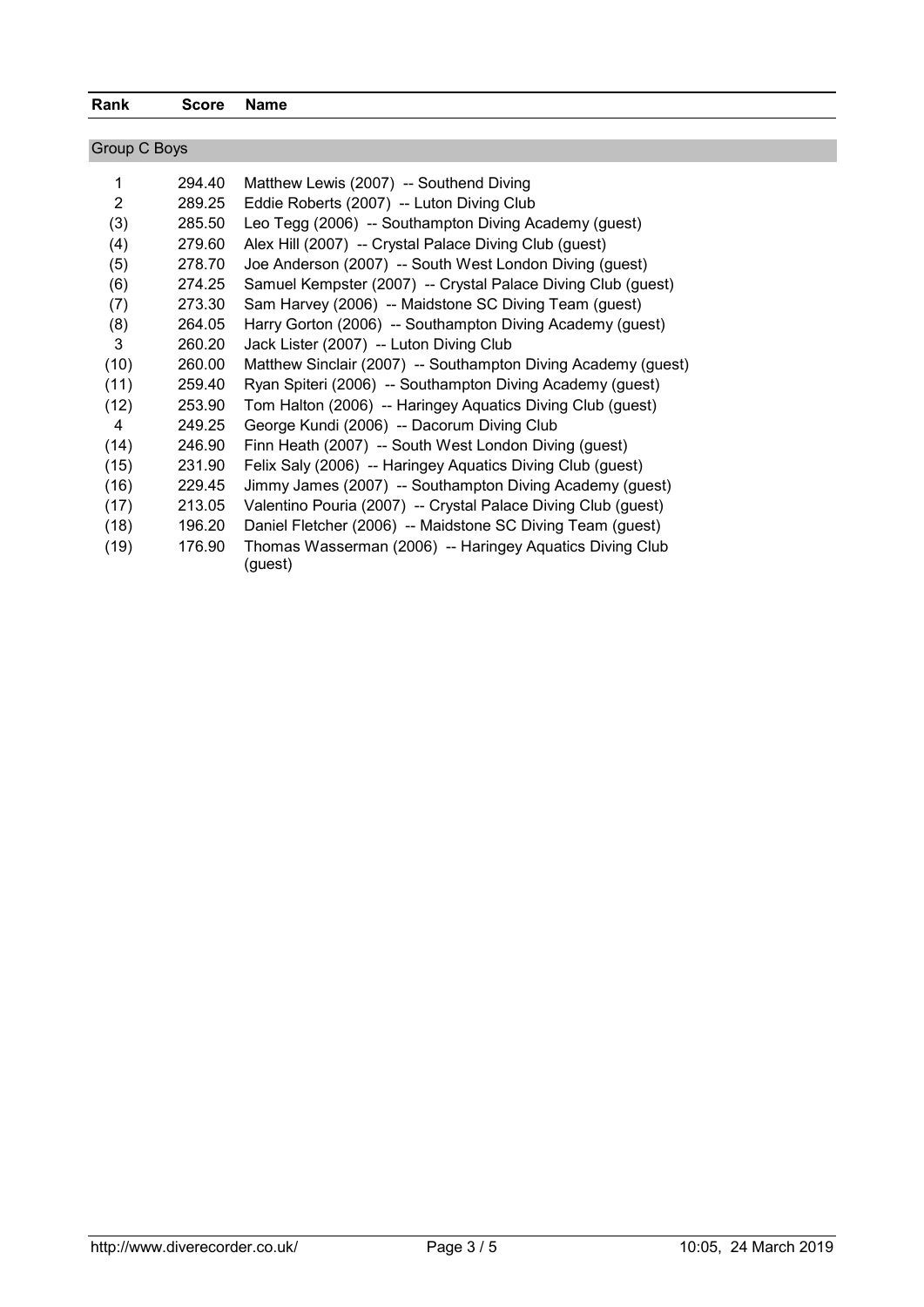| Rank          | Score Name |  |
|---------------|------------|--|
|               |            |  |
| Group D Girls |            |  |

| (1)            | 321.40 | Lexie Clarke (2009) -- Crystal Palace Diving Club (guest)         |          |
|----------------|--------|-------------------------------------------------------------------|----------|
| (2)            | 316.70 | Juliette John (2009) -- Crystal Palace Diving Club (guest)        |          |
| (3)            | 312.35 | Tallulah Clarke (2008) -- Crystal Palace Diving Club (guest)      |          |
| (4)            | 307.75 | Isabelle Parkinson (2008) -- Crystal Palace Diving Club (guest)   |          |
| (5)            | 295.80 | Ruby Taylor-Ross (2008) -- Crystal Palace Diving Club (guest)     |          |
| (6)            | 284.85 | Imoge Prescott (2008) -- Crystal Palace Diving Club (guest)       |          |
| (7)            | 279.65 | Evie Jordan (2008) -- Dive London Aquatics Club (guest)           |          |
| $\mathbf 1$    | 278.90 | Sadie Stratford (2009) -- Southend Diving                         |          |
| (9)            | 273.90 | Isla Smith (2008) -- Crystal Palace Diving Club (guest)           |          |
| (10)           | 269.75 | Emmanuelle Packer (2008) -- Crystal Palace Diving Club (guest)    |          |
| (11)           | 268.35 | Myia Richards (2009) -- Dive London Aquatics Club (guest)         |          |
| $\overline{c}$ | 263.45 | Abigail Gateshill (2009) -- Dacorum Diving Club                   |          |
| 3              | 262.35 | Abi Edwards (2008) -- Dacorum Diving Club                         | #1374225 |
| (14)           | 259.70 | Cerys Aaron (2009) -- Crystal Palace Diving Club (guest)          |          |
| 4              | 257.50 | Lois Fell-Cowen (2009) -- Beaumont Diving Academy                 |          |
| (16)           | 256.85 | Charlotte Hewitt (2008) -- Crystal Palace Diving Club (guest)     |          |
| 5              | 256.65 | Alice Billton (2009) -- Southend Diving                           |          |
| (18)           | 254.50 | Georgina Seath (2009) -- South West London Diving (guest)         |          |
| (19)           | 254.30 | Charlotte Bloodworth (2008) -- Crystal Palace Diving Club (guest) |          |
| (20)           | 247.80 | Isabelle Bennett (2008) -- Southampton Diving Academy (guest)     |          |
| 6              | 247.60 | Amelia Aldridge (2009) -- Cambridge Dive Team                     |          |
| $\overline{7}$ | 244.95 | Zia Gordon (2009) -- Cambridge Dive Team                          |          |
| 8              | 243.55 | Georgia Wigley (2008) -- Cambridge Dive Team                      |          |
| (24)           | 241.70 | Karis Gous (2008) -- Maidstone SC Diving Team (guest)             |          |
| 9              | 237.25 | Millie-Mai Channell (2008) -- Cambridge Dive Team                 |          |
| (26)           | 236.80 | Olive Smith (2008) -- Southampton Diving Academy (guest)          |          |
| (27)           | 232.60 | Jaime Gilbert (2008) -- Dive London Aquatics Club (guest)         |          |
| (28)           | 230.10 | Amelia Patel (2008) -- South West London Diving (guest)           |          |
| (29)           | 229.95 | Daniella Sim (2008) -- South West London Diving (guest)           |          |
| (30)           | 222.95 | Katie Palmer-Kitchen (2009) -- Southampton Diving Academy         |          |
|                |        | (guest)                                                           |          |

## Group D Boys

|      | 275.85 | Rufus Bord (2009) -- Cambridge Dive Team                      |          |
|------|--------|---------------------------------------------------------------|----------|
| (2)  | 268.95 | Amir Jelbaoui (2008) -- Barnet Copthall Diving Club (guest)   |          |
| 2    | 265.60 | Finley Ledger (2008) -- Southend Diving                       |          |
| (4)  | 261.50 | Levi Livingstone (2008) -- Crystal Palace Diving Club (quest) |          |
| (5)  | 257.65 | Jack Page (2009) -- Crystal Palace Diving Club (guest)        |          |
| (6)  | 248.20 | Thomas Wigley (2008) -- Southampton Diving Academy (guest)    |          |
| (7)  | 247.30 | Lewis Gordon (2008) -- South West London Diving (guest)       |          |
| 3    | 243.85 | Billy East (2008) -- Southend Diving                          |          |
| (9)  | 234.80 | Arthur Hawkins (2008) -- Dive London Aquatics Club (guest)    |          |
| (10) | 234.25 | Jonah Harris (2009) -- Dive London Aquatics Club (guest)      |          |
| 4    | 229.75 | Daniel Lock (2008) -- Cambridge Dive Team                     |          |
| (12) | 227.35 | Adam Pytlewski (2009) -- Dive London Aquatics Club (quest)    |          |
| 5    | 223.60 | Tom McEneaney (2009) -- Dacorum Diving Club                   | #1443949 |
| 6    | 221.20 | Mitchell Pease (2009) -- Southend Diving                      |          |
| (15) | 217.90 | Sidney Kersey (2009) -- Dive London Aquatics Club (guest)     |          |
|      |        |                                                               |          |